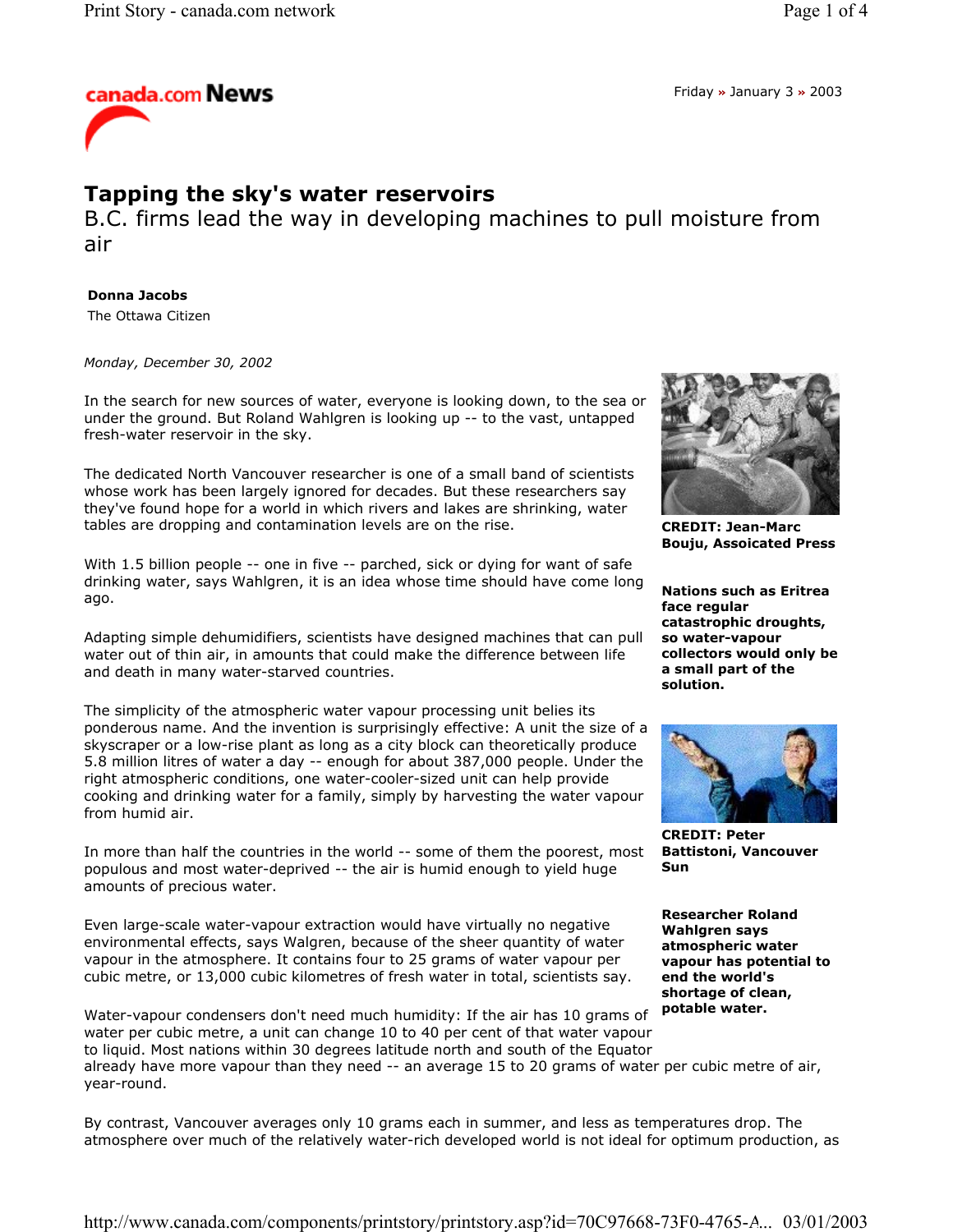cool air carries less moisture than the warm air that prevails in countries within 30 degrees latitude of the Equator.

But the technology would still be useful in North America's temperate zones, says Wahlgren, who holds a Master's degree in physical geography.

On an August day in Vancouver, a unit the size of a household dehumidifier would produce 35 litres of water a day -- only 15 litres short of the minimum daily amount for one person, according to the United Nations. In January, if kept from freezing, the water output from a unit in Vancouver would be 17 litres.

?

Roland Wahlgren, 50, has been developing atmospheric water vapour processing units for three years, from his home-based business, Atmoswater Research company.

He tested two water-cooler sized prototypes -- one in his house and one outside -- during the spring and summer. His family of three used their 12-litre daily output for drinking, cooking and making tea, after carbon-filter and ultraviolet treatment to purify the water. "The tea tasted delicious," says Wahlgren.

He helped design another prototype that is now producing 70 litres a day in Florida's hot, humid climate.

Wahlgren is not alone. Canadian inventors are leading the race to develop "first-generation" commercial water machines, although inventors worldwide aren't far behind.

Jonathan Ritchey, from his Freedom Water Company, based in Vernon, is working with Okanagan University College in Kelowna and the federal National Research Council to perfect and market his solarpowered model.

And Keith White and Ray Anderson, from TTW International Ltd. in Vancouver, are already marketing Montreal-based Dectron Internationale's line of home, business and military units.

The stand-alone units, which they believe are the first in production worldwide, run on electricity or generators.

The question is: Why has it taken so long for scientists to invent a way of pulling water from the sky?

"Ninety-five per cent of people involved in water resources are still very much focused on ground and surface water," explains Wahlgren.

But the preoccupation with ground and surface water can lead to political conflict, even war, as countries vie for control of shared rivers and lakes and plummeting water tables.

Of the world's 200 largest river systems, 120 run through two or more countries. Even relatively waterrich Canada has come into conflict with its neighbour and ally, the U.S., over water.

?

Wahlgren says his personal "point of distress" came in 1984, when crop failures due to drought triggered widespread starvation in Africa. He started to look for "something unconventional that other people hadn't thought of."

With an undergraduate degree in geography from the University of British Columbia and a Master's from Carleton University, he instinctively turned his attention to the interplay of earth, water and land.

"I was aware of water in the air and thought there would be a way to somehow transport it to places where it's needed," he says.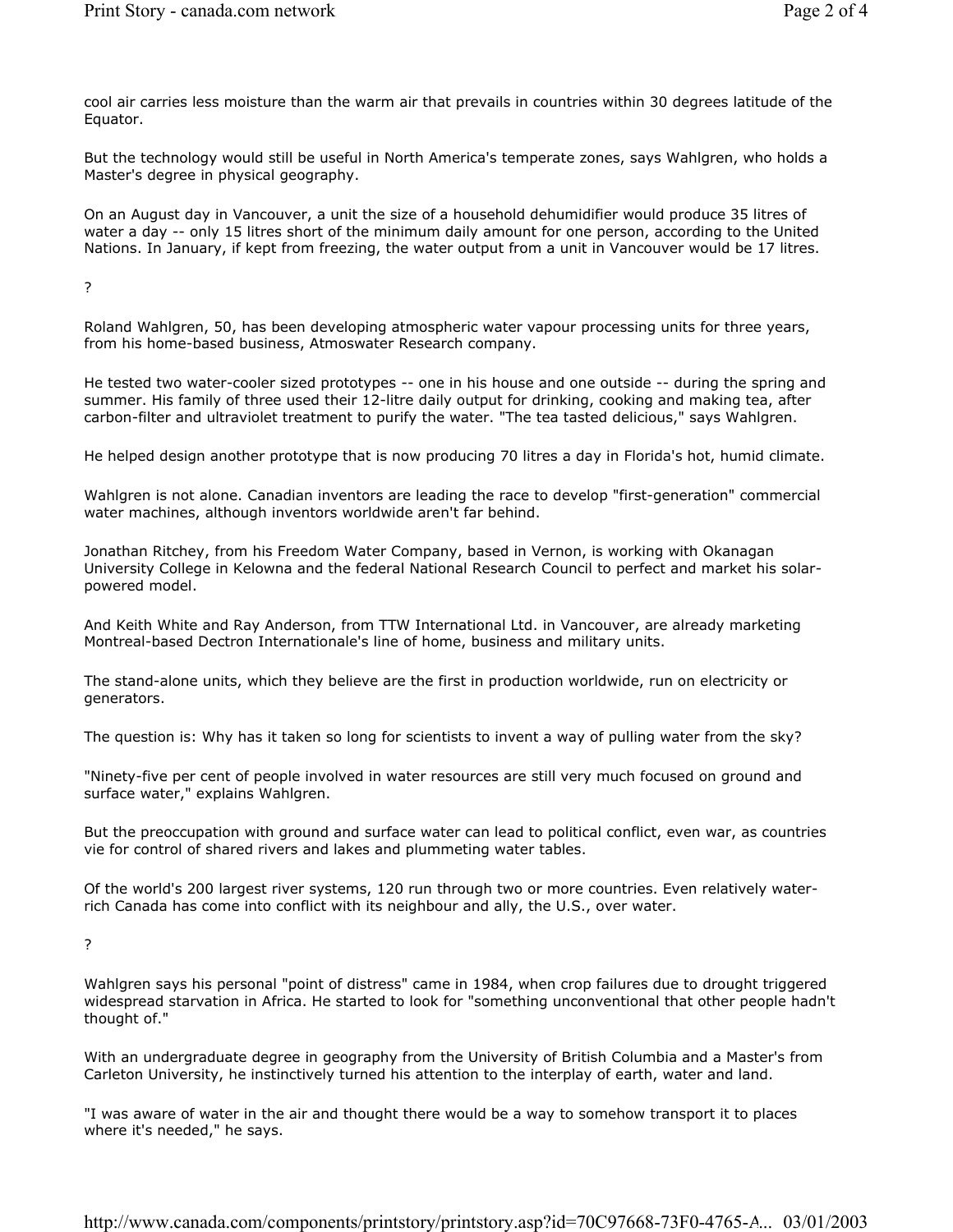He found that other people had indeed thought about it -- hundreds of years ago.

The large-scale collection of dew -- nature's own method of recouping water vapour -- has long been ascribed to ancient Hebrews and Greeks, who are thought to have arranged stones to collect moisture from condensation as night temperatures fell.

Early in the 20th century, Russian engineer Feodor Zibold thought the ancient landmark stone piles around the modern city of Feodesia in Ukraine were the ruins of an enormous dew condenser. He saw them as part of a huge system of collectors that supplied that city's ancient predecessor, Theodosia, with its water supply.

Inspired, in 1912 he completed a huge beehive structure -- a 20-metre bowl of stones dug into the earth, and topped by a six-metre dome. It reportedly yielded 350 litres of water daily.

The famous French water researcher, Daniel Beysens, later argued that Zibold was mistaken: The stone piles were not dew condensers but ancient kourganes, the famous tombs the Scythians built between the 9th and 3rd centuries B.C. across southern Europe and the Asian sector of the former Soviet Union.

Historical miscalculations aside, the science itself had merit. Beysens set up modern-day condensers in Tunisia and France in 1995, with heartening results.

He found dew collectors can provide the equivalent of 0.1mm to 0.5 mm of daily rainfall -- one-third of Ottawa's daily summer rainfall.

This could lead, Mr. Beysens said, "to a new generation of condensers able to provide clean water wherever ordinary means cannot be used."

One tenacious Swedish researcher, Bo Hellstrom, professor of hydraulics at the Royal Institute of Technology in Stockholm, included this aside in an otherwise technical 1969 paper, Potable Water Extracted from the Air: "When visiting the Hydraulic Laboratory, the Minister of Health of this [Arabian] state said to the Author: 'I will give you as much oil as you want, free of charge, if you give me water.' "

The swap never took place. The identity of that country died with the researcher, whose quest had taken him to Egypt in 1953 to compare the dew-collecting qualities of different kinds of leaves. (Thin-leafed barley plants beat out olive trees as water collectors.)

Hellstrom's own experiments showed the "feasibility of the method has been fully proved." It would be an alternative source of water, he stated, where drinking water is expensive and needed in small quantities.

A colleague, H.E. Landsberg, was also enthusiastic about the potential of water condensers: "It is about time," he told a Washington, D.C., assembly of scientists in 1972, "that serious thought be given to the exploitation, by engineering methods, of that enormous water reservoir in the air."

And that was before the current crises over climate change, water pollution and water-table depletion. Once again, Ethiopia, Eritrea and much of southern Africa are facing catastrophe as a result of drought.

For such water-starved regions, water-vapour collectors will only be a small part of the solution, Wahlgren says. Desalination and distillation plants provide most of the purified water there, and will continue to be an important part of the picture, he predicts.

Water conservation is equally important, he adds. And that, for him, does not mean simply curtailing desert swimming pools and lawn watering. It also means halting wasteful irrigation practices and fixing leaky pipes, which account for a worldwide hemorrhage of some 60 per cent of the available purified water.

But, given the severity of water shortages and limits to expensive purification systems, he says, the world needs the flexibility of water-vapour collectors.